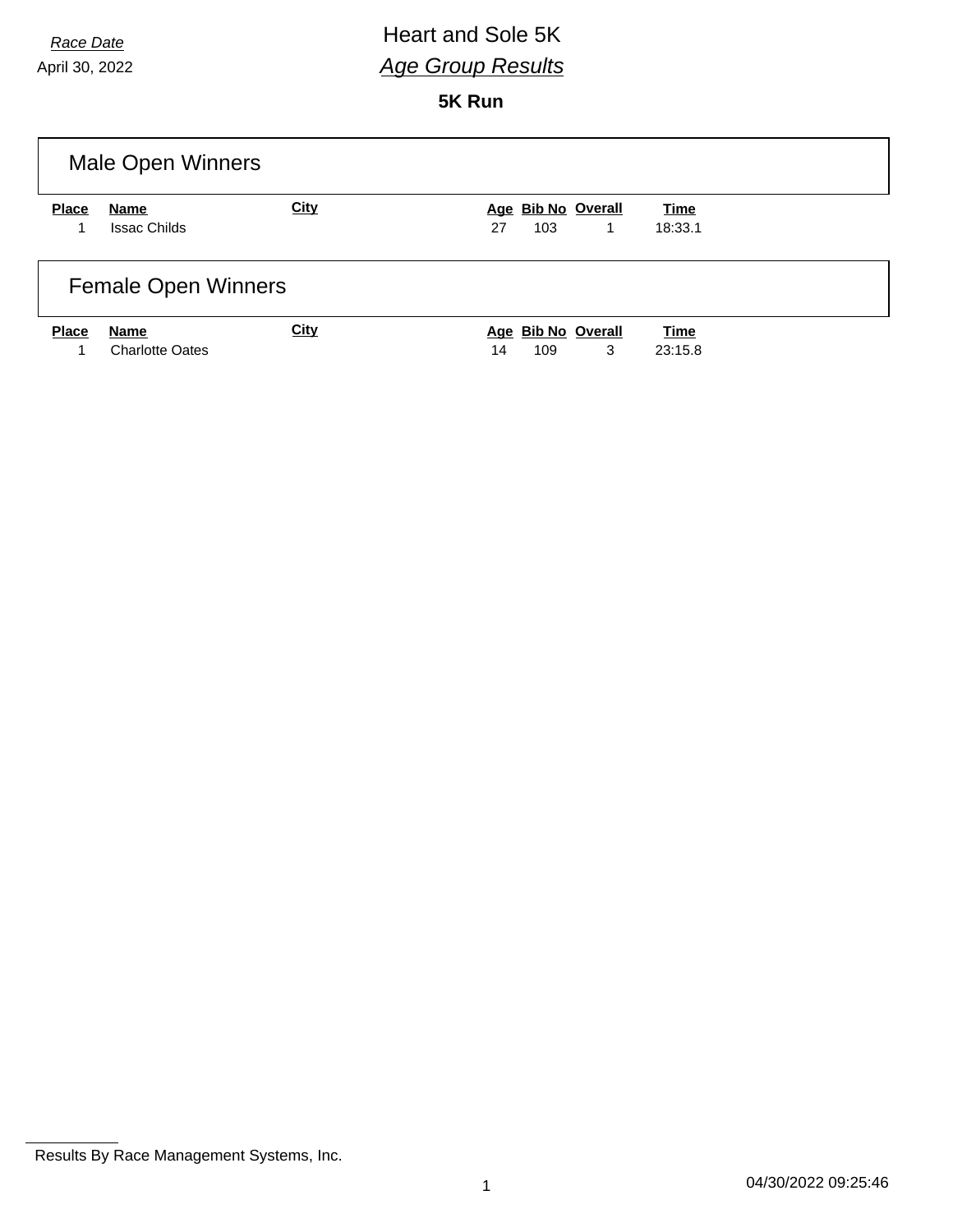# *Race Date* **All Acce Date Race Date Race Date** *Age Group Results*

**5K Run**

Male 10 to 19

| <b>Place</b>               | Name                      | <b>City</b> |    |     | Age Bib No Overall | <b>Time</b> |
|----------------------------|---------------------------|-------------|----|-----|--------------------|-------------|
| $^{\star}$<br>1            | <b>Taylor Lindsey</b>     |             | 14 | 62  | $\overline{2}$     | 22:50.6     |
| $\overline{2}$<br>$^\star$ | <b>Grey Craft</b>         |             | 19 | 71  | 4                  | 23:32.6     |
| 3                          | Levi Black                |             | 18 | 65  | 6                  | 25:04.7     |
| 4                          | Braden Jackson            |             | 13 | 81  | 8                  | 25:23.7     |
| 5                          | <b>Matthew Carter</b>     |             | 18 | 12  | 12                 | 26:30.4     |
| 6                          | Hayes Jenkins             |             | 11 | 114 | 13                 | 28:17.8     |
| 7                          | <b>Trey Gregory</b>       |             | 11 | 21  | 21                 | 33:34.2     |
| 8                          | Myron Pate                |             | 13 | 94  | 23                 | 34:11.4     |
| 9                          | Willie George             |             | 16 | 116 | 28                 | 37:40.7     |
| 10                         | Nathan Johnson            |             | 17 | 77  | 29                 | 37:41.6     |
| 11                         | <b>Brandon Hodges</b>     |             | 14 | 51  | 30                 | 37:42.8     |
| 12                         | Chase Goode               |             | 14 | 92  | 34                 | 43:39.7     |
| 13                         | Price May                 |             | 12 | 60  | 36                 | 43:56.0     |
| 14                         | Luke Phillps              |             | 13 | 55  | 38                 | 44:29.7     |
| 15                         | Ryan Johnson              |             | 14 | 117 | 39                 | 46:30.4     |
| 16                         | K Clinton                 |             | 15 | 58  | 43                 | 48:32.6     |
| 17                         | <b>Derrick Moreland</b>   |             | 15 | 66  | 44                 | 48:45.7     |
| 18                         | <b>Braylon Hodges</b>     |             | 11 | 52  | 47                 | 50:16.6     |
| 19                         | Zavion Wilson             |             | 13 | 106 | 51                 | 53:43.7     |
| 20                         | <b>Marlon Pate</b>        |             | 11 | 95  | 53                 | 55:59.4     |
| 21                         | <b>Christian Lockhart</b> |             | 16 | 44  | 60                 | 59:36.1     |
| 22                         | <b>Scott Funches</b>      |             | 15 | 42  | 61                 | 59:37.8     |
|                            |                           |             |    |     |                    |             |

#### Female 10 to 19

| <b>Place</b>      | Name                    | <b>City</b> | Age |                | <b>Bib No Overall</b> | <b>Time</b> |
|-------------------|-------------------------|-------------|-----|----------------|-----------------------|-------------|
| *<br>1            | <b>Ivy Savidge</b>      |             | 12  | 5              | 10                    | 26:15.4     |
| 2<br>*            | Lindsea Razinobaht      |             | 18  | 64             | 18                    | 32:12.4     |
| 3                 | Merci Maner             |             | 11  | 30             | 25                    | 35:10.5     |
| 4                 | Ruby Kayser             |             | 10  | 107            | 27                    | 37:11.3     |
| 5                 | <b>Emma Fults</b>       |             | 14  | 18             | 33                    | 43:35.0     |
| 6                 | Anna Brown              |             | 13  | 28             | 35                    | 43:42.0     |
| $\overline{7}$    | Chloe Goode             |             | 11  | 104            | 37                    | 44:04.3     |
| 8                 | Grace Dennis            |             | 13  | $\overline{2}$ | 40                    | 47:23.5     |
| 9                 | Caitlynn Weigand        |             | 18  | 33             | 41                    | 48:19.0     |
| 10                | Sarah Rose Govero       |             | 17  | 45             | 42                    | 48:19.1     |
| 11                | <b>Madison McMurtry</b> |             | 15  | 84             | 45                    | 48:46.1     |
| $12 \overline{ }$ | R Clinton               |             | 10  | 59             | 50                    | 51:37.7     |
| 13                | Kayleigh Marasco        |             | 12  | 20             | 55                    | 56:03.0     |
| 14                | Kayleigh Gray           |             | 15  | 37             | 59                    | 59:32.0     |
| 15                | Victoria West           |             | 16  | 119            | 62                    | 59:39.1     |

Results By Race Management Systems, Inc.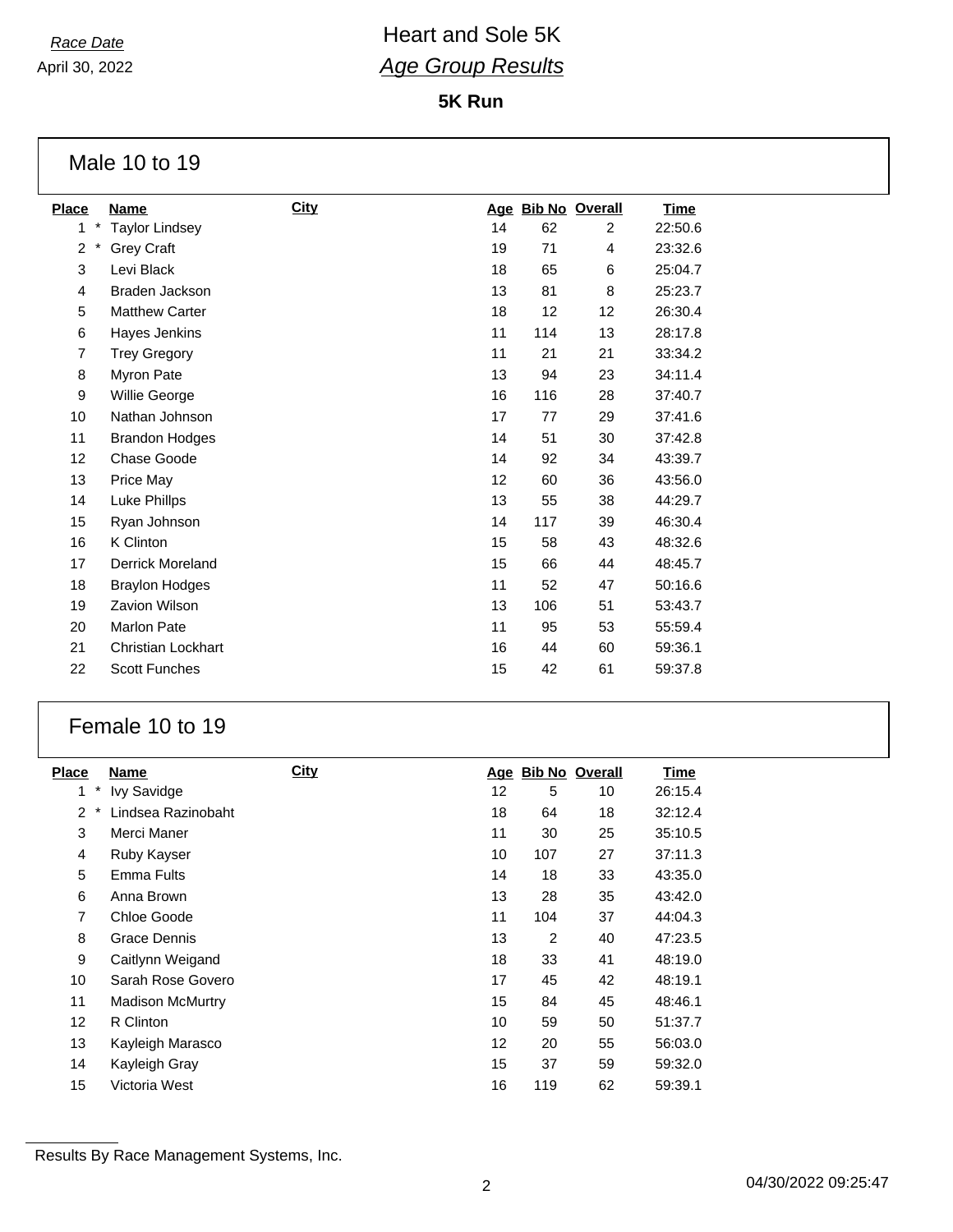#### *Race Date* **All Acce Date Race Date Race Date** *Age Group Results*

**5K Run**

| Male 20 to 29                                                                                                                                                                    |                           |                                                                                                                                  |                                                                               |  |  |
|----------------------------------------------------------------------------------------------------------------------------------------------------------------------------------|---------------------------|----------------------------------------------------------------------------------------------------------------------------------|-------------------------------------------------------------------------------|--|--|
| <b>Place</b><br><b>Name</b><br>1 * Noah McCraw                                                                                                                                   | <b>City</b>               | Age Bib No Overall<br>102<br>22<br>15                                                                                            | <b>Time</b><br>29:10.1                                                        |  |  |
| Female 20 to 29                                                                                                                                                                  |                           |                                                                                                                                  |                                                                               |  |  |
| <b>Place</b><br><b>Name</b><br>1 * Susanna Reese                                                                                                                                 | <b>City</b><br>Brandon MS | Age Bib No Overall<br>15<br>23<br>9                                                                                              | <b>Time</b><br>25:49.8                                                        |  |  |
| Male 30 to 39                                                                                                                                                                    |                           |                                                                                                                                  |                                                                               |  |  |
| <b>Place</b><br><b>Name</b><br>1 * Jacob Davila                                                                                                                                  | <b>City</b>               | Age Bib No Overall<br>36<br>111<br>5                                                                                             | <b>Time</b><br>24:57.1                                                        |  |  |
| Female 30 to 39                                                                                                                                                                  |                           |                                                                                                                                  |                                                                               |  |  |
| <b>Name</b><br><b>Place</b><br>$1 *$<br><b>Erin Fults</b><br>2 * Allie Bennett<br>Katie Jenkins<br>3<br>4<br>Nastassia Hodges<br>5<br>Erin Vandermolen<br>Katie Vandermolen<br>6 | City                      | Age Bib No Overall<br>16<br>37<br>19<br>39<br>120<br>20<br>34<br>122<br>31<br>36<br>50<br>49<br>30<br>54<br>98<br>32<br>57<br>99 | <b>Time</b><br>32:23.8<br>33:23.2<br>40:05.8<br>50:43.0<br>56:00.9<br>56:06.0 |  |  |
| Male 40 to 49                                                                                                                                                                    |                           |                                                                                                                                  |                                                                               |  |  |
| <b>Place</b><br>Name<br>$1$ *<br><b>Tim Savidge</b><br>Shane Jackson<br>$^\star$<br>2<br>3<br>lan Kayser<br>4<br>Willie George Sr                                                | <b>City</b>               | Age Bib No Overall<br>40<br>3<br>11<br>82<br>14<br>48<br>45<br>123<br>26<br>52<br>49<br>79                                       | <b>Time</b><br>26:16.1<br>29:09.1<br>36:52.8<br>54:47.7                       |  |  |
| Female 40 to 49                                                                                                                                                                  |                           |                                                                                                                                  |                                                                               |  |  |
| <b>Place</b><br><b>Name</b><br>$1 *$<br>Erin Goode<br>$2 *$<br><b>Trokon Pate</b><br>3<br>Donielle Estrade<br>$\overline{4}$<br>Tamekia Goliday                                  | <b>City</b>               | Age Bib No Overall<br>42<br>91<br>22<br>45<br>121<br>32<br>46<br>49<br>40<br>45<br>80<br>58                                      | <b>Time</b><br>33:41.5<br>40:37.5<br>49:14.5<br>58:25.6                       |  |  |

Results By Race Management Systems, Inc.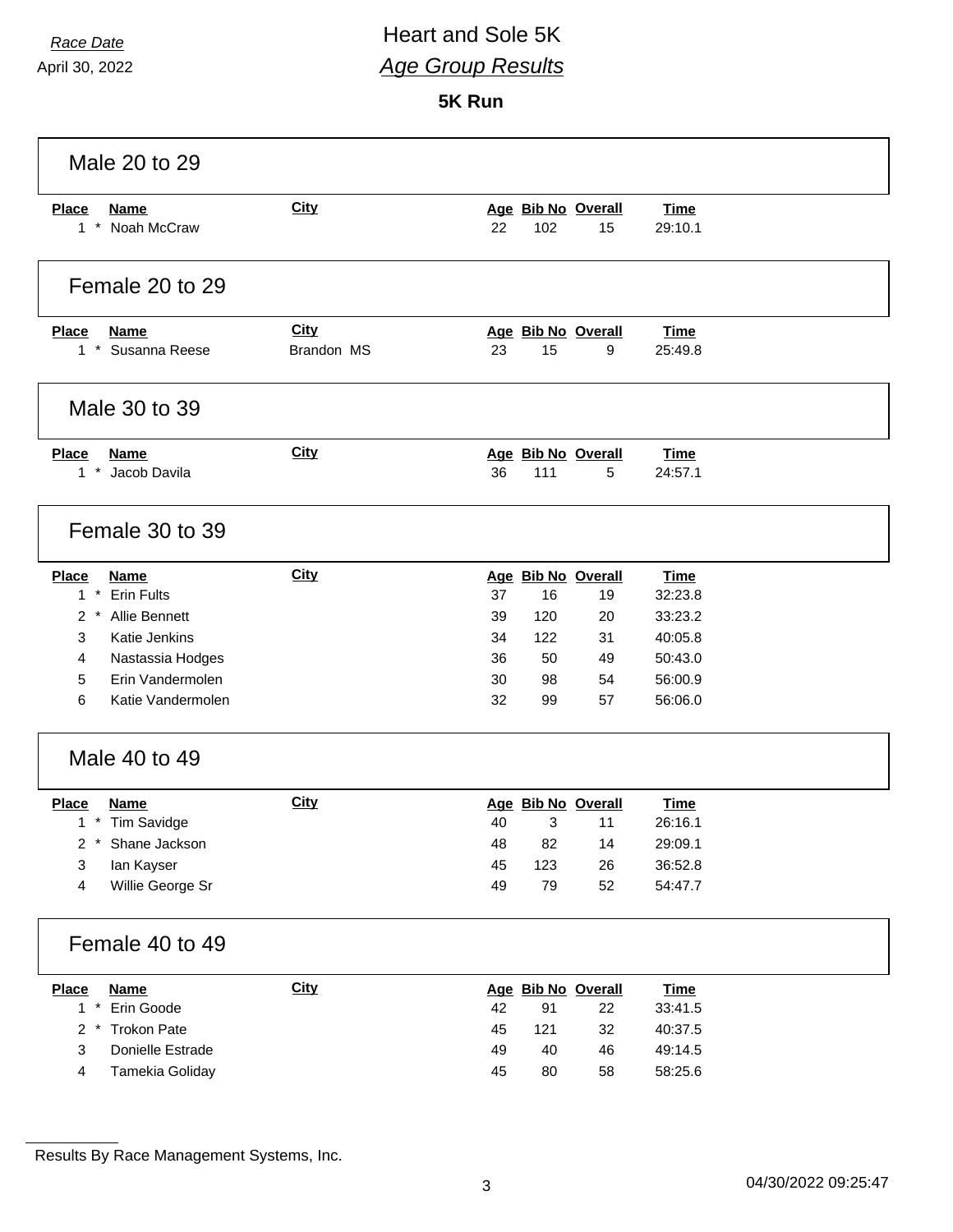## *Race Date* **All Acce Date Race Date Race Date** *Age Group Results*

**5K Run**

Male 50 to 59

| <b>Place</b> | Name             | <u>City</u> |    |    | Age Bib No Overall | <u>Time</u> |
|--------------|------------------|-------------|----|----|--------------------|-------------|
|              | 1 * L Ron Wilson |             | 58 | 93 |                    | 25:08.1     |
|              | 2 * Mark Locke   |             | 51 | 61 | 24                 | 34:24.7     |

#### Female 60 and Over

| <b>Place</b> | Name              | City |    |     | Age Bib No Overall | <u>Time</u> |
|--------------|-------------------|------|----|-----|--------------------|-------------|
|              | 1 * Rosie Oates   |      | 69 | 110 | 16                 | 31:30.6     |
|              | 2 * Roz Strong    |      | 65 | 113 | 17                 | 31:30.7     |
|              | Melanie Osborn    |      | 60 | 86  | 48                 | 50:38.8     |
|              | Linda Vandermolen |      | 62 | 101 | 56                 | 56:04.6     |

Results By Race Management Systems, Inc.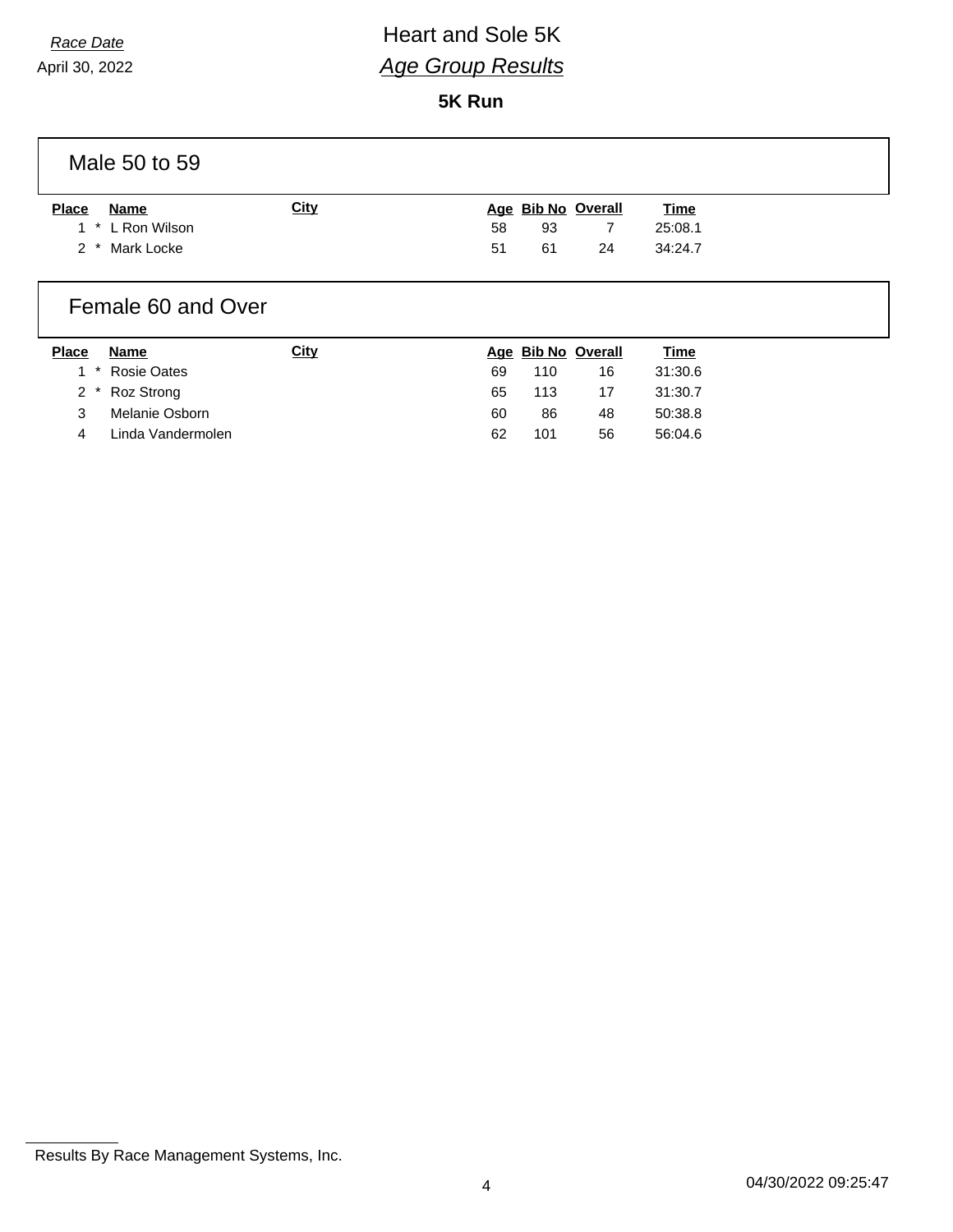## *Race Date* **All Acce Date Race Date Real Access Property Heart** and Sole 5K *Age Group Results*

**5K Walk**

### Male Open Winners

| <b>Place</b> | Name               | <u>City</u> |    |    | Age Bib No Overall | <u>Time</u> |
|--------------|--------------------|-------------|----|----|--------------------|-------------|
|              | Dennis Vandermolen |             | 67 | 97 |                    | 46:54.9     |
|              | 2 A Clinton        |             | 47 | 57 | 6                  | 51:45.0     |
|              | 3 Kyle Johnson     |             | 17 | 32 | 12                 | 59:35.2     |

# Female Open Winners

| <b>Place</b> | Name            | Citv |    |    | Age Bib No Overall | <u>Time</u> |
|--------------|-----------------|------|----|----|--------------------|-------------|
| 1            | Candance Robins |      | 38 | 25 |                    | 44:42.1     |
| 2            | Annette Fults   |      | 51 | 85 | $\mathcal{P}$      | 45:09.0     |
|              | Shemica Moran   |      | 44 | 38 | 4                  | 50:05.8     |

Results By Race Management Systems, Inc.